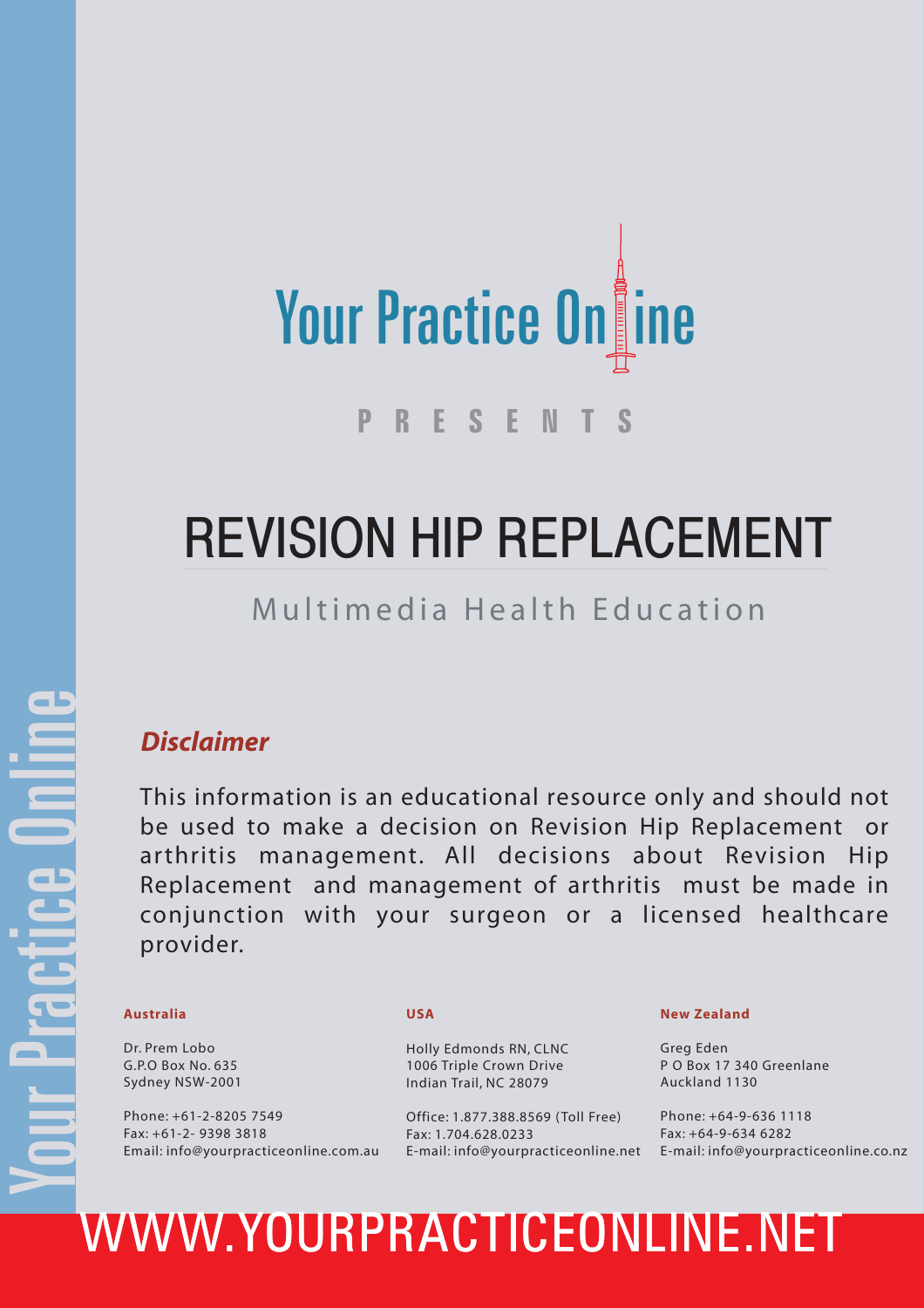# Your Practice On ine REVISION HIP REPLACEMENT

#### MULTIMEDIA HEALTH EDUCATION MANUAL

TABLE OF CONTENTS

| <b>SECTIONS</b> |    |                                  | <b>CONTENT</b> | <b>PAGE</b>    |
|-----------------|----|----------------------------------|----------------|----------------|
|                 |    |                                  |                |                |
| 1.              |    | <b>Normal Hip</b>                |                |                |
|                 |    | a. Anatomy of Hip                |                | $\overline{4}$ |
| 2.              |    | <b>Why Hip Revision?</b>         |                | 5              |
| 3.              |    | <b>Revision Hip Replacement</b>  |                | 6              |
|                 | a. | <b>Surgical Procedure</b>        |                | 6              |
|                 | b. | Post - op Care                   |                | $\,8\,$        |
|                 | C. | <b>Risks &amp; Complications</b> |                | 11             |
| 4.              |    | <b>Conclusion</b>                |                | 14             |
|                 |    |                                  |                |                |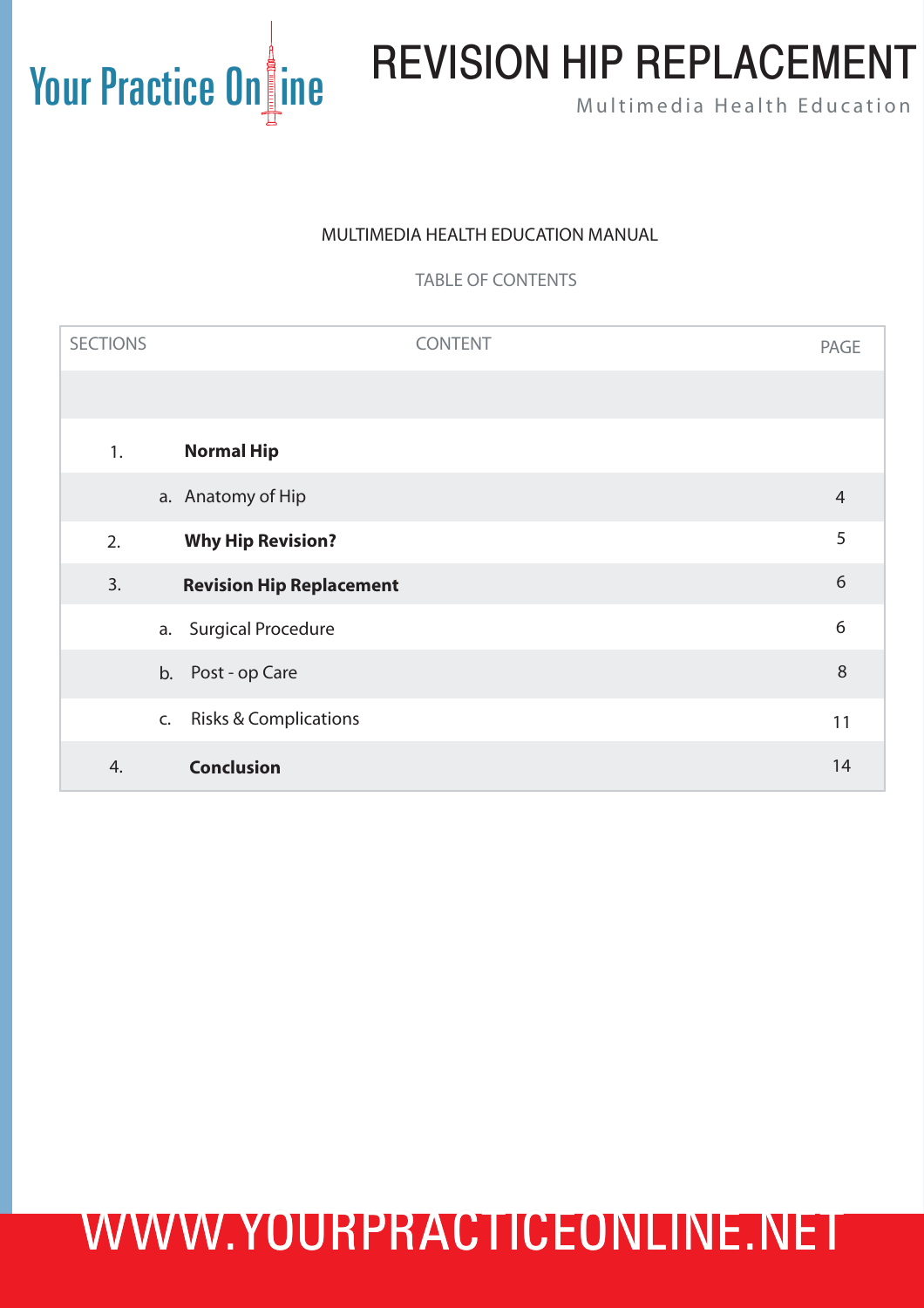# REVISION HIP REPLACEMENT

#### **INTRODUCTION**

Revision Hip Replacement means that part or all of your previous hip replacement needs to be revised. This operation varies from very minor adjustments to massive operations replacing significant amounts of bone.

Total Hip Replacement ( THR) procedure replaces all or part of the hip joint with an artificial device (prosthesis) with a plastic liner in between to restore joint movement.

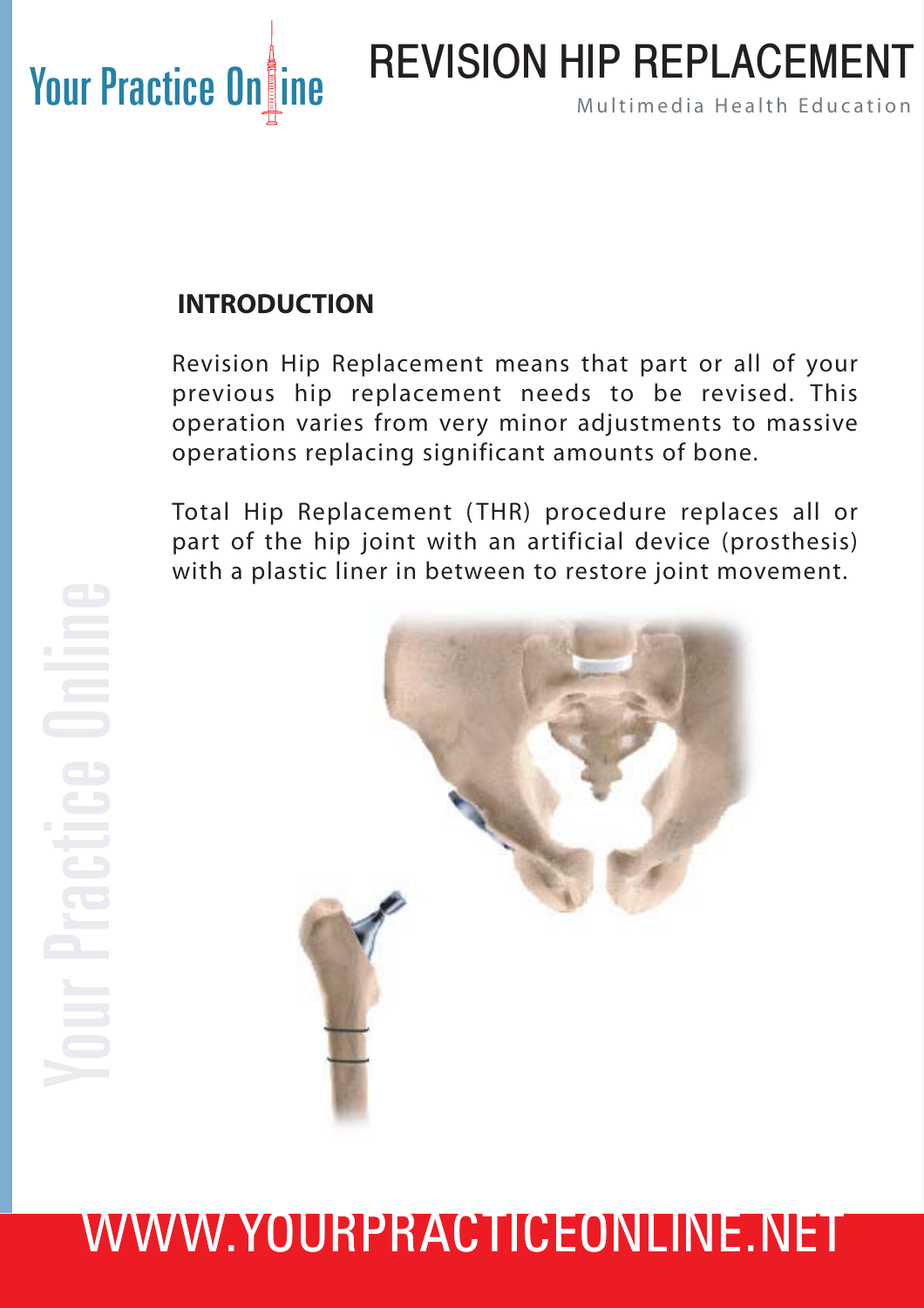# REVISION HIP REPLACEMENT

#### **a. Anatomy of Hip**

#### **Pelvis**

**The Pelvis is a large, flattened, irregularly shaped bone, constricted in the center and expanded above and below. It consists of three parts, the ilium, ischium, and pubis.**

*(Refer fig. 1 to 4)*

**The socket (acetabulum) is situated on the outer surface of the bone and joins to the head of the femur to form the hip joint.**

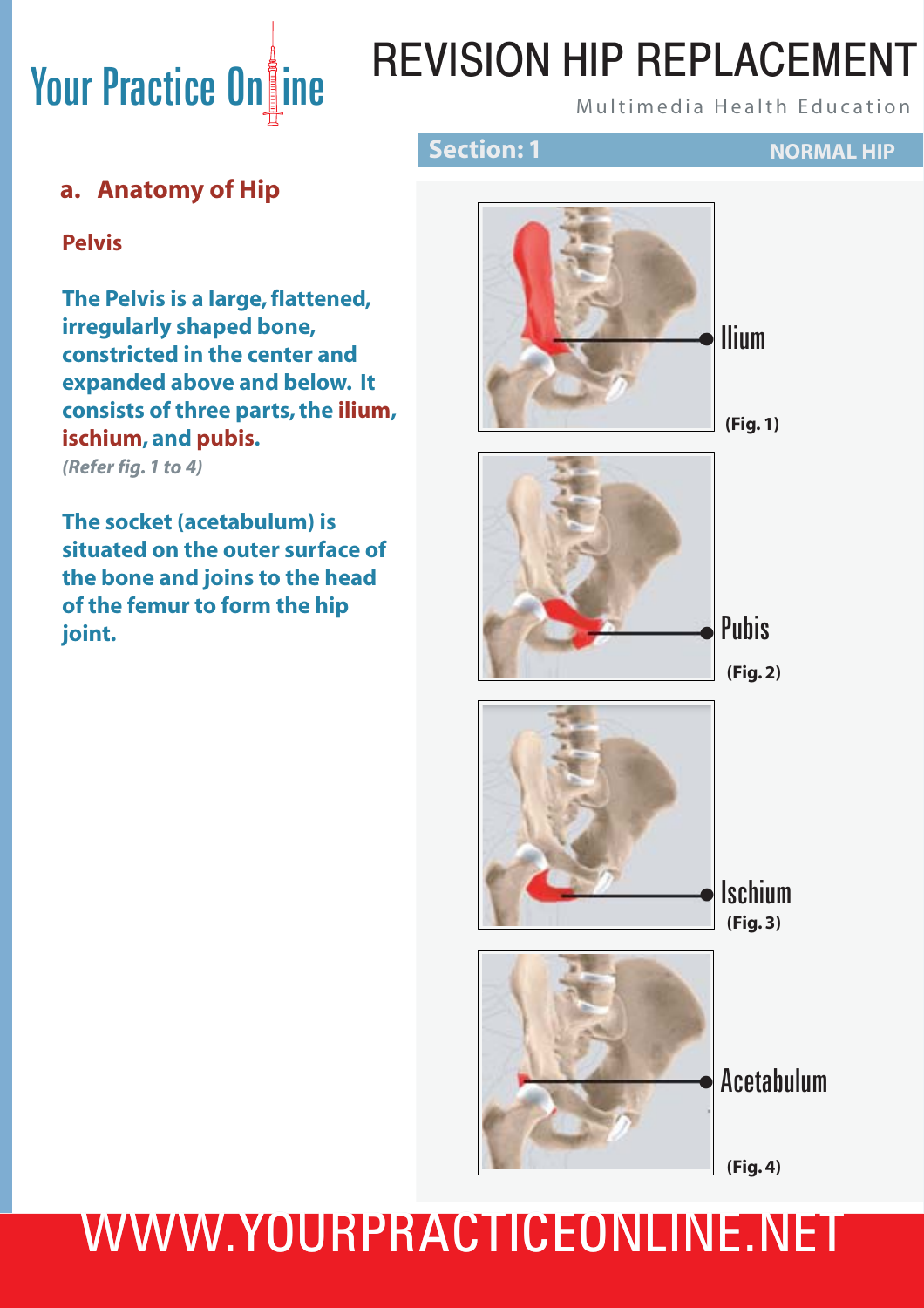## REVISION HIP REPLACEMENT

**Section: 2 WHY HIP REVISION**

#### **Why Hip Revision?**

**• Pain**

 **Pain is the primary reason for revision. Usually the cause is clear but not always. Hips without an obvious cause for pain, in general, do not do as well after surgery.** 

 **Plastic Wear •**

 **Plastic (polyethylene) wear .This is one of the easier revisions where only the plastic insert is changed.** 

- **Dislocation • This means the hip is popping out of place.**
- **Loosening •**

 **Loosening of either the femoral or acetabular component. This usually presents as pain but may be asymptomatic. It is for this reason why you must have your joint followed up for life as there can be changes on X-ray that indicate that the hip should be revised despite having no symptoms.** 

- **Infection • Usually presents as pain but may present as an acute fever or a general feeling of unwell.**
- **Osteolysis (bone loss) • This can occur due to particles being released into the hip joint which result in bone being destroyed.**
- **Pain from hardware • e.g. cables or wires causing irritation**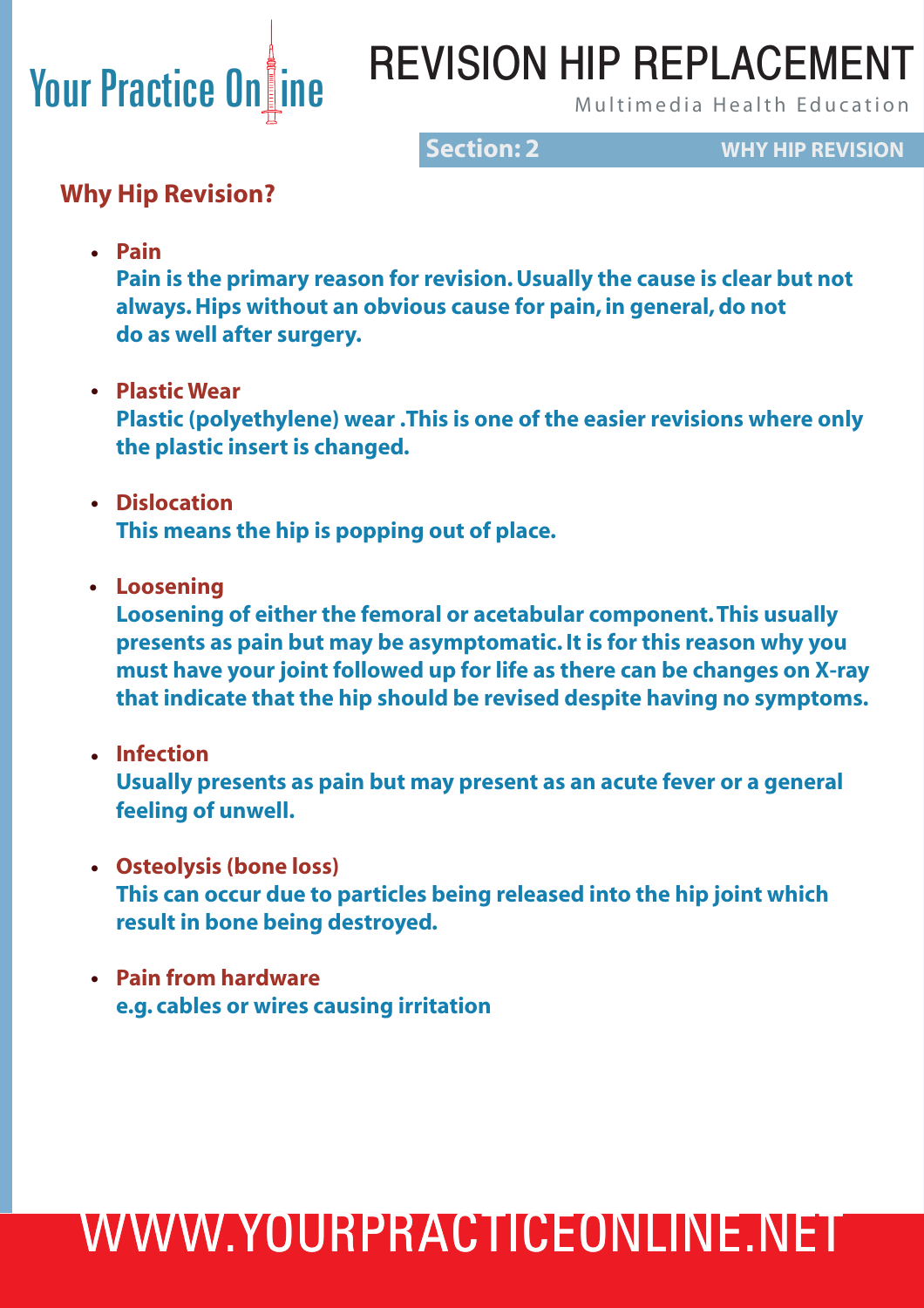# Your Practice On ine

# REVISION HIP REPLACEMENT

#### **REVISION HIP REPLACEMENT**

#### **a. Surgical Procedure**

- **The surgery is performed • under spinal, general or epidural anesthesia. A combination of techniques are used.**
- **The surgeon makes an • incision along the hip exposing the hip joint. The femur (hipbone) is separated from the acetabulum (pelvic socket).**  *(Refer Fig. 5)*
- **The old plastic liner and the • metal socket are removed from the acetabulum.**  *(Refer Fig. 6)*
- **The acetabulum may be • prepared with extra bone to make up for the socket space. Sometimes wire mesh may also be necessary to hold the socket shape.** *(Refer Fig. 7)*
- **The new metal shell may • be press fit or fitted with screws. Occasionally cement may be used depending on the surgeon's preference.**  *(Refer Fig. 8)*



**(Fig. 5)**







• Extra Bone





New Metal Shell •

## WWW.YOURPRACTICEONLINE.NET **(Fig. 8)**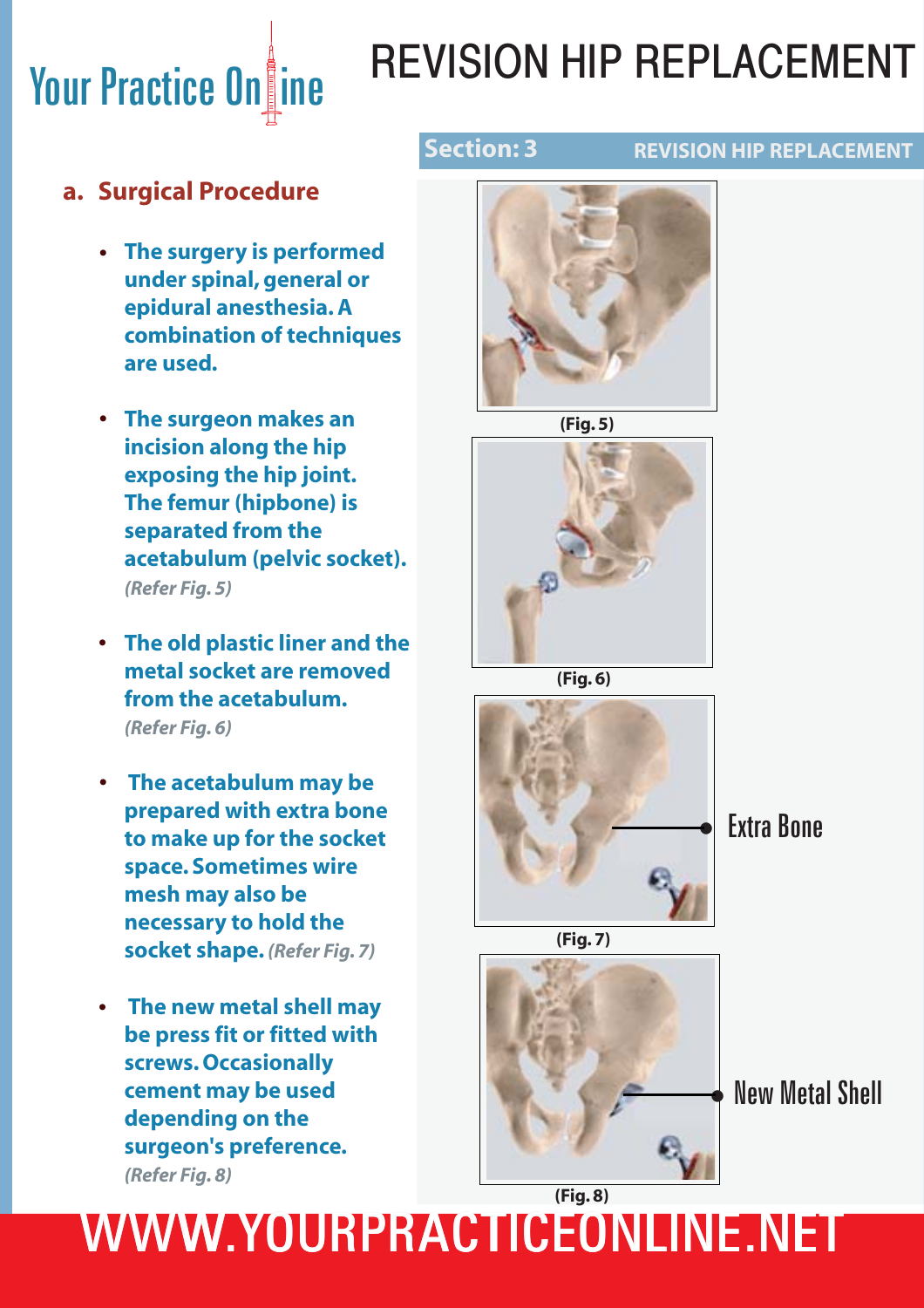## Your Practice Online MULT MULT MULT LAVENIER I REVISION HIP REPLACEMENT

**REVISION HIP REPLACEMENT**

- **A plastic liner is fitted to • the metal socket.***(Refer Fig.9)*
- **The surgeon then • concentrates on the femur. The damaged bone is cut.**
	- **To remove the femoral component, the bone around the component may be cut.***(Refer Fig. 10)* **•**
	- **The parts of the bone are cleared of any old cement. •**
- **The new femoral • component is pressed or cemented into place.**   *(Refer Fig. 11)*
- **Wires may be used to hold • the bone and femoral component.** *(Refer Fig. 12)*
	- **Then a ball made of metal or ceramic is placed on the femoral component. This ball acts as the hip joints original ball. •**
- **The ball and socket are • fixed in place to form the new hip joint. The muscles and tendons are then approximated. Drains are usually inserted to drain excessive blood.**



**Section: 3/cont.**

• New Plastic Liner



**(Fig. 10)**



**Femoral** Component





**Wires** 

## WWW.YOURPRACTICEONLINE.NET **(Fig. 12)**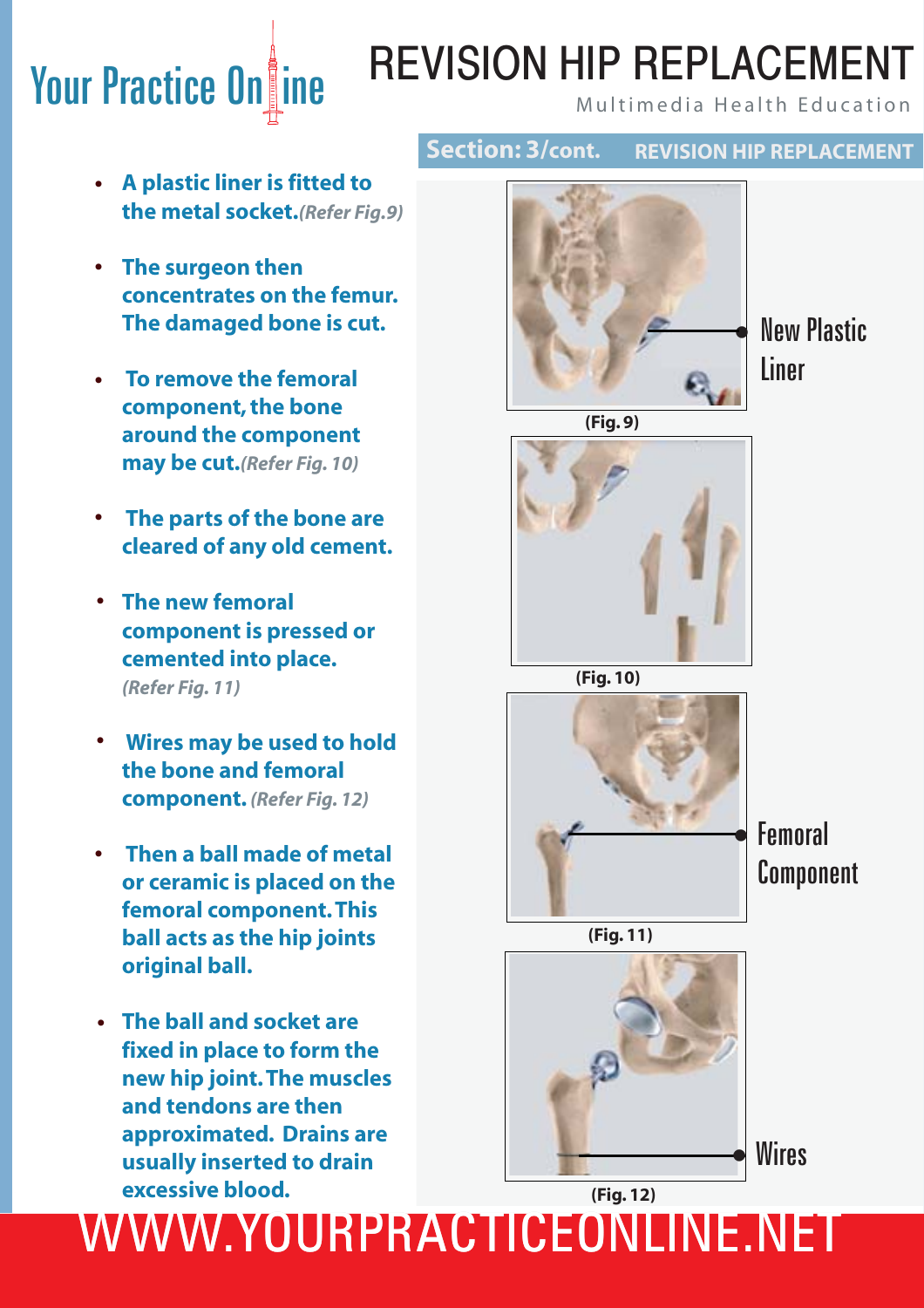## Your Practice Online Multimedia Health Education REVISION HIP REPLACEMENT

#### **Section: 3/cont. REVISION HIP REPLACEMENT**

#### **b. Post-op precautions**

**Remember this is an artificial hip and must be treated with care.**

**AVOID THE COMBINED MOVEMENT OF BENDING YOUR HIP AND TURNING YOUR FOOT IN. This can cause DISLOCATION.** 

#### **Other precautions to avoid dislocation are**

- **You should sleep with a • pillow between your legs for 6 weeks.** *(Refer Fig. 13)*
- **Avoid crossing your legs • and bending your hip past a right angle.** *(Refer Fig. 14)*



**( Fig. 13)**



**( Fig. 14)**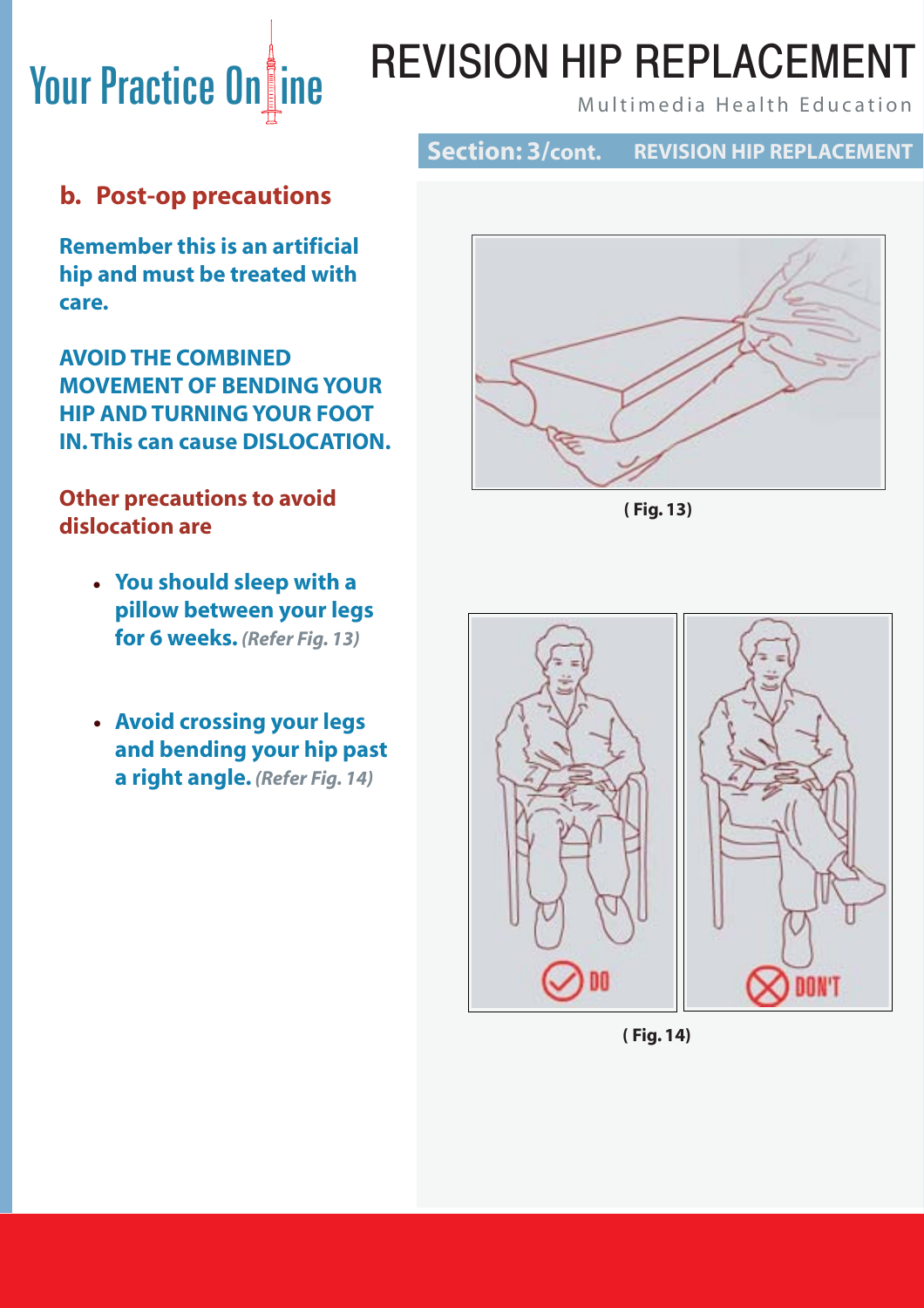# **Your Practice Online TIL VIOIOIN THE TILE LAVLIVILIVI**

# REVISION HIP REPLACEMENT

**Section: 3/cont.**

**REVISION HIP REPLACEMENT**

- **Avoid low chairs. •** *(Refer Fig. 15)*
- **Avoid bending over to pick • things up. Grabbers are helpful as are shoe horns or slip on shoes.**  *(Refer Fig. 16)*
- **An elevated toilet seat is • helpful.** *(Refer Fig. 17)*
- **You can shower once the • wound has healed.**
- **You can apply Vitamin E or • moisturizing cream into the wound once the wound has healed.**
- **If you have increasing • redness or swelling in the wound or temperatures over 100.5˚ you should call your doctor.**
- **If you are having any • procedures such as dental work or any other surgery you should take antibiotics before and after to prevent infection in your new prosthesis. Consult your surgeon for details.**







**(Fig. 16)**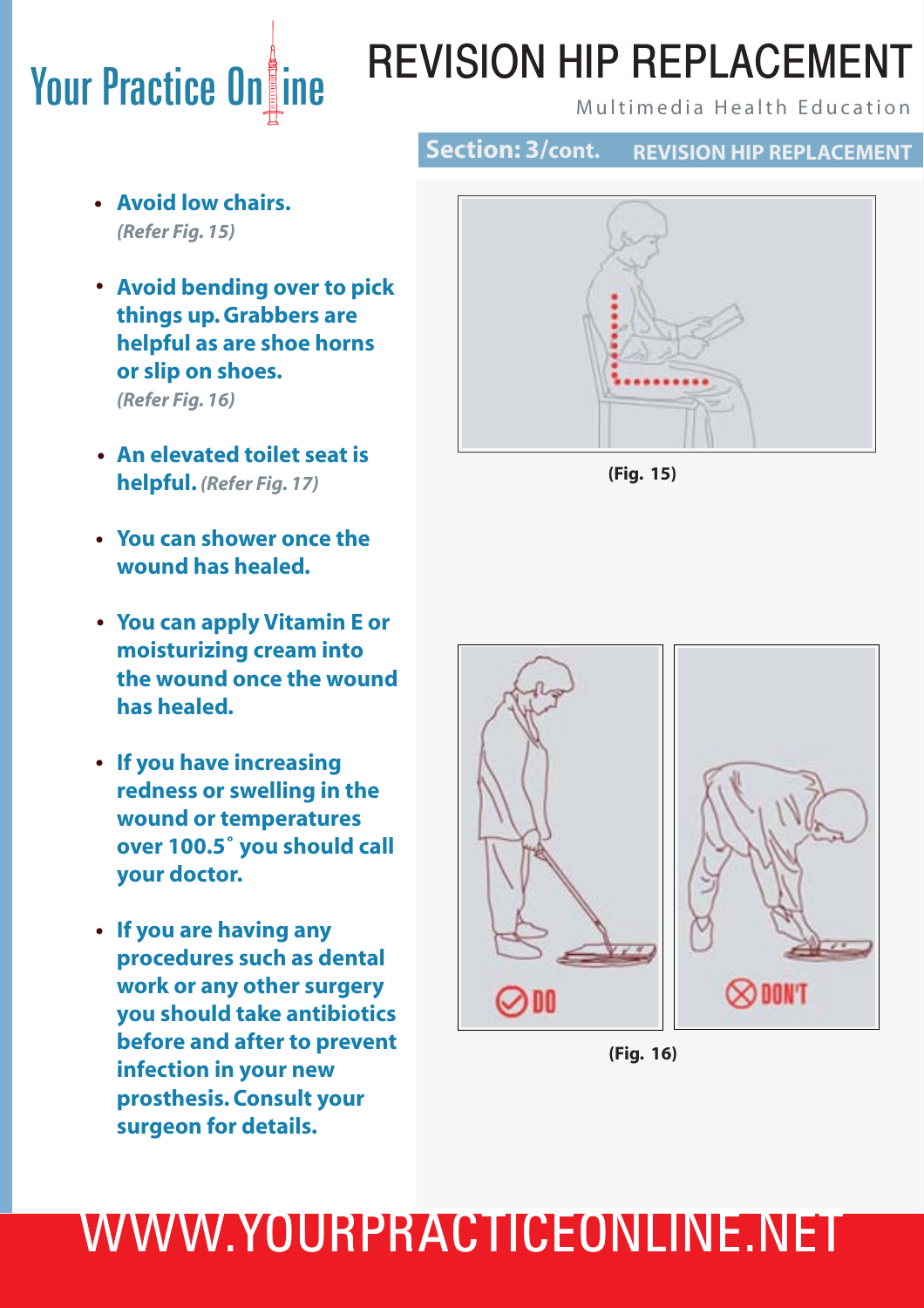# REVISION HIP REPLACEMENT

**Section: 3/cont. REVISION HIP REPLACEMENT**

 **Your hip replacement may • cause a metal detector in an airport to go off.**

#### **c. Risks and complications**

**As with any major surgery there are potential risks involved. The decision to proceed with the surgery is made because the advantages of surgery outweigh the potential disadvantages.**

**It is important that you are informed of these risks before the surgery takes place.** 

**Complications can be medical (general) or specific to the hip**

**Medical complications include those of the anesthetic and your general well being. Almost any medical condition can occur so this list is not complete.** 



**(Fig. 17)**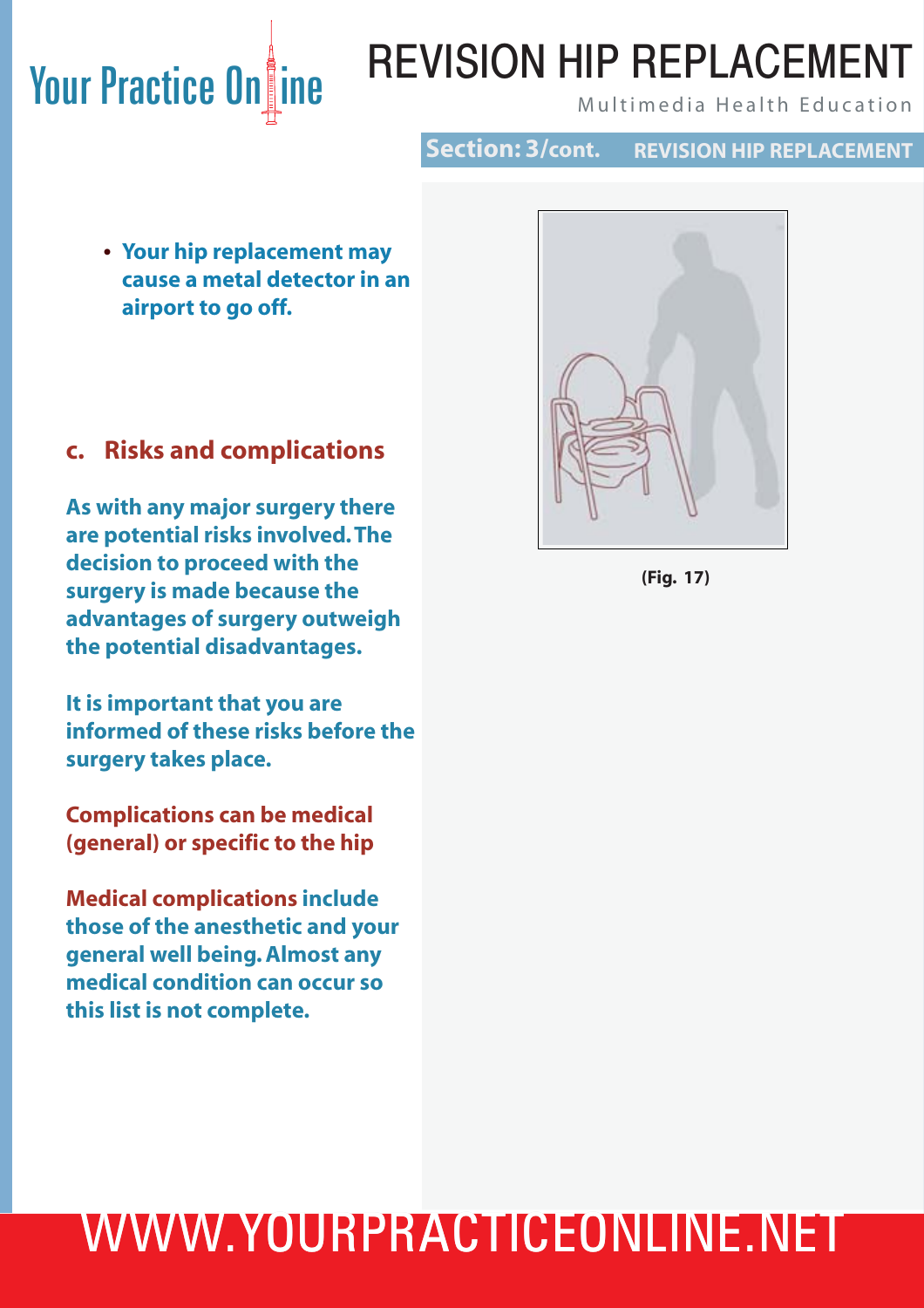# REVISION HIP REPLACEMENT

**Section: 3/cont. REVISION HIP REPLACEMENT**

#### **Complications include**

- **Allergic reactions to medications. •**
- **Blood loss requiring transfusion with its low risk of disease transmission. •**
- **Heart attacks, strokes, kidney failure, pneumonia, bladder infections. •**
- **Complications from nerve blocks such as infection or nerve damage. •**
- **•** Serious medical problems can lead to ongoing health concerns,  **prolonged hospitalization or rarely death.**

#### **Specific complications**

 **Infection •**

 **Infection can occur with any operation. In the hip this can be superficial or deep. Infection rates are approximately 1%. If it occurs, it can be treated with antibiotics but may require further surgery. Very rarely your hip may need to be removed to eradicate infection.**

- **Fractures (break) of the femur (thigh bone) or pelvis (hipbone) • This is also rare but can occur during or after surgery. This may prolong your recovery or require further surgery.**
- **Damage to nerves or blood vessels • Also rare but can lead to weakness and loss of sensation in part of the leg. Damage to blood vessels may require further surgery if bleeding is ongoing.**
- **Blood clots (Deep Venous Thrombosis) • These can form in the calf muscles and can travel to the lung (Pulmonary embolism). These can occasionally be serious and even life threatening. If you get calf pain or shortness of breath at any stage, you should notify your surgeon.**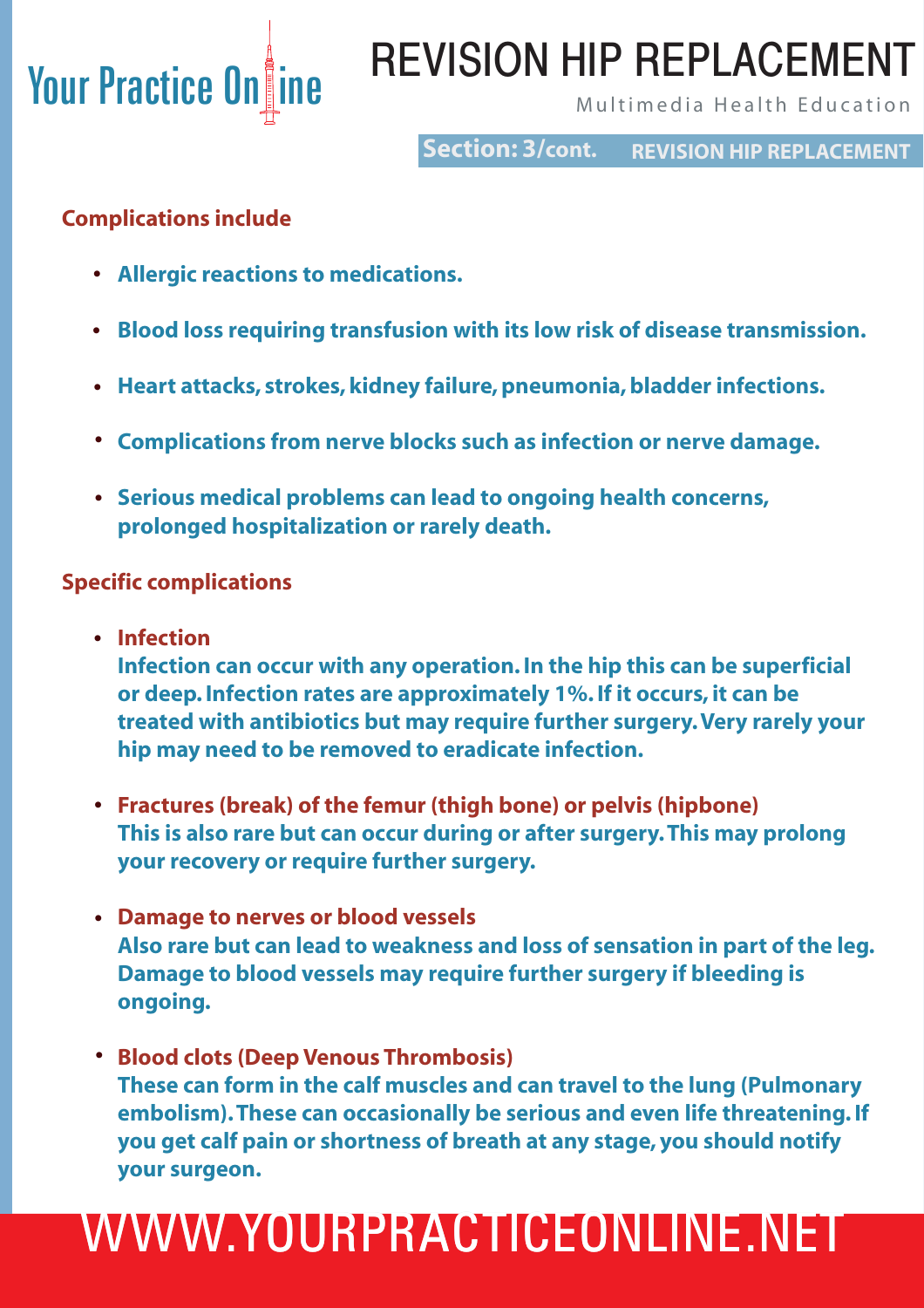# Your Practice Online MIL VIOIUM THE TILL LAULIVILIVI

# REVISION HIP REPLACEMENT

**Section: 3/cont. REVISION HIP REPLACEMENT**

#### **Wound irritation •**

 **Your scar can be sensitive or have a surrounding area of numbness. This normally decreases over time and does not lead to any problems with your new joint.** 

 **Leg length inequality •**

 **It is very difficult to make the leg exactly the same length as the other one. Occasionally the leg is deliberately lengthened to make the hip stable during surgery. There are some occasions when it is simply not possible to match the leg lengths. All leg length inequalities can be treated by a simple shoe raise on the shorter side.**

 **Wear •**

 **All joints eventually wear out. The more active you are the quicker this will occur. In general 80-90% of hip replacements survive 15years.** 

- **Failure to relieve pain • Very rare but may occur, especially if some pain is coming from other areas such as the spine.**
- **Unsightly or thickened scar •**
- **Pressure or bed sores •**
- **Limp due to muscle weakness •**

**Discuss your concerns thoroughly with your orthopaedic surgeon prior to surgery.** 

**Although every effort has been made to explain the complications there will be complications that may not have been specifically mentioned. A good knowledge of this operation will make the stress of undertaking the operation easier for you to bear.**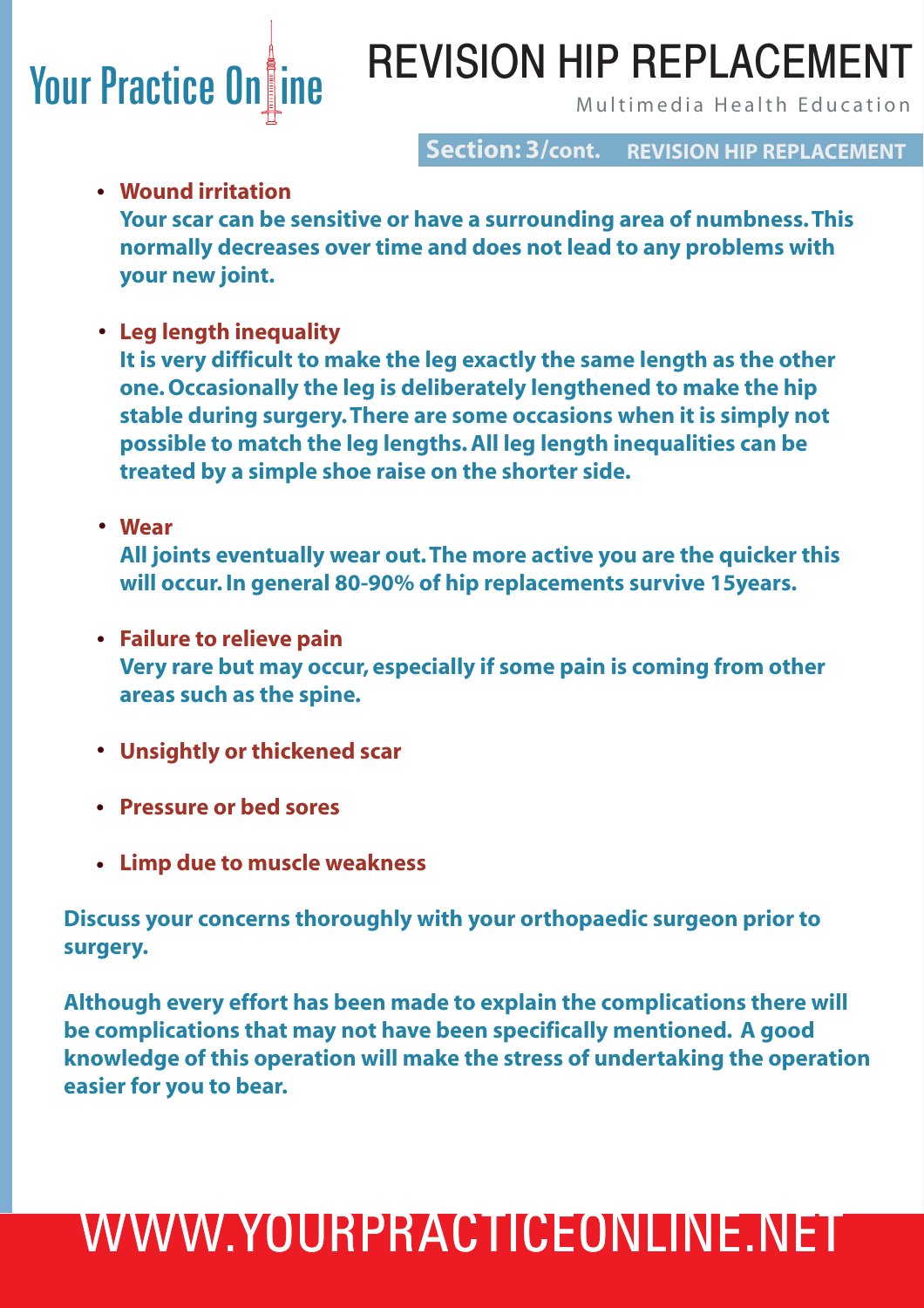## Your Practice Online Multimedia Health Education REVISION HIP REPLACEMENT

**Section: 3/cont. REVISION HIP REPLACEMENT**

**The decision to proceed with the surgery is made because the advantages of surgery outweigh the potential disadvantages. It is important that you are informed of these risks before the surgery.**

**You must not proceed until you are confident that you understand this procedure, particularly the complications.**

#### **Conclusion**

**We hope that you have found this information helpful. We also trust you will know that if any of the material mentioned in this booklet is confusing or hard to understand, your surgeon will be glad to address your concerns either by phone or on your next visit to the clinic.**

**Thank you for taking the time to read this material. We understand that this manual contains a great deal of information. We also know that the best results come from the most informed patients and those motivated to see themselves in their best condition as quickly as possible.**

**Surgery exists as a method of correcting a problem and improving a patient's condition which is everyone's goal. Please be assured that your surgeon and the medical team are more than willing at any time to answer any questions or to review any material before and after surgery. The best results are obtained when people are provided the right information to become informed, motivated, and confident.**

**Your REVISION HIP REPLACEMENT Team**